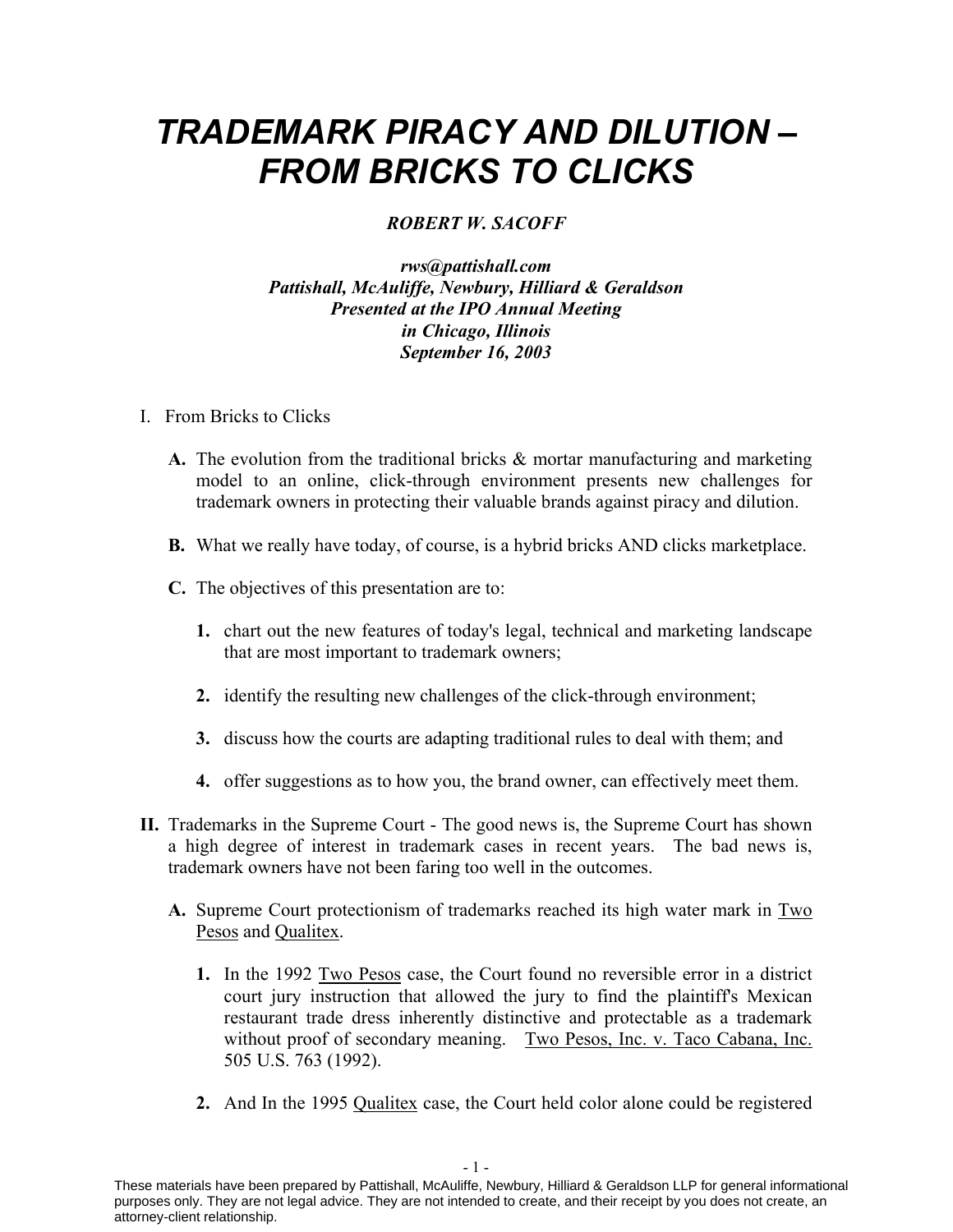and protected as a trademark. Qualitex Co. v. Jacobson Products Co., 514 U.S. 159 (1995). This case involved the color green gold as a trademark for dry cleaning pads, and was decided on a strong record of acquired distinctiveness ("secondary meaning"), similar to the earlier Federal Circuit decision in In re Owens Corning Fiberglas Corp., 227 USPQ 417 (Fed. Cir. 1985).

- **B.** It has been downhill since then, as the Supreme Court seems more interested in identifying limitations on the enforceability of trademarks than extensions thereof.
	- **1.** In the 2000 Samarra case, involving an alleged clothing design trade dress for various seersucker garments, the Court held that product-design trade dress can never be inherently distinctive. Justice Scalia, for the Court, distinguished Qualitex as based on acquired distinctiveness, and distinguished Two Pesos as involving not product-design, but either product packaging or a "tertium quid" (a third option). Wal-Mart Stores, Inc. v. Samara Bros., Inc., 529 U.S. 205  $(2000)$ .
	- **2.** In the 2001 Traffix, case, involving traffic signs designed to bend with the wind, the Court held an expired utility patent created a powerful evidentiary presumption that product configuration features are functional if they were previously subject to the expired patent, and thus unprotectable as trade dress. Traffix Devices, Inc. v. Marketing Displays, Inc., 532 U.S. 23 (2001).
	- **3.** In the 2003 Moseley case, an action by the VICTORIA'S SECRET brand owner to enjoin Victor and Cathy Moseley's from using the name and mark VICTOR'S LITTLE SECRET, the Court held that a successful action under the 1995 Federal Trademark Dilution Act requires a showing of actual dilution rather than a likelihood of dilution. 123 S.Ct. 1115 (2003).
	- **4.** In the 2003 Dastar case, the court held Section 43(a) does not prevent the unaccredited copying of a work whose copyright had expired, under the guise of a reverse passing-off claim, seeking to require authorship attribution to its original creator. Dastar Corp. v. Twentieth Century Fox Film Corp., 123 S.Ct. 2041 (2003).
- **III.**Trademarks in the lower courts The good news is, at the lower court levels the online environment has spawned creative new adaptations of traditional legal rules, and the courts are using them to deal with the novel situations presented to them for decision. There really isn't much bad news for trademark owners – as long as you understand what is going on. What are the new types of infringement and dilution and how are courts dealing with them?
	- **A.** New forms and places of infringement and dilution (and also new forms of noninfringement or dilution). It is important to appreciate the new ease of infringement and dilution - by web site content, metatags, domain names, and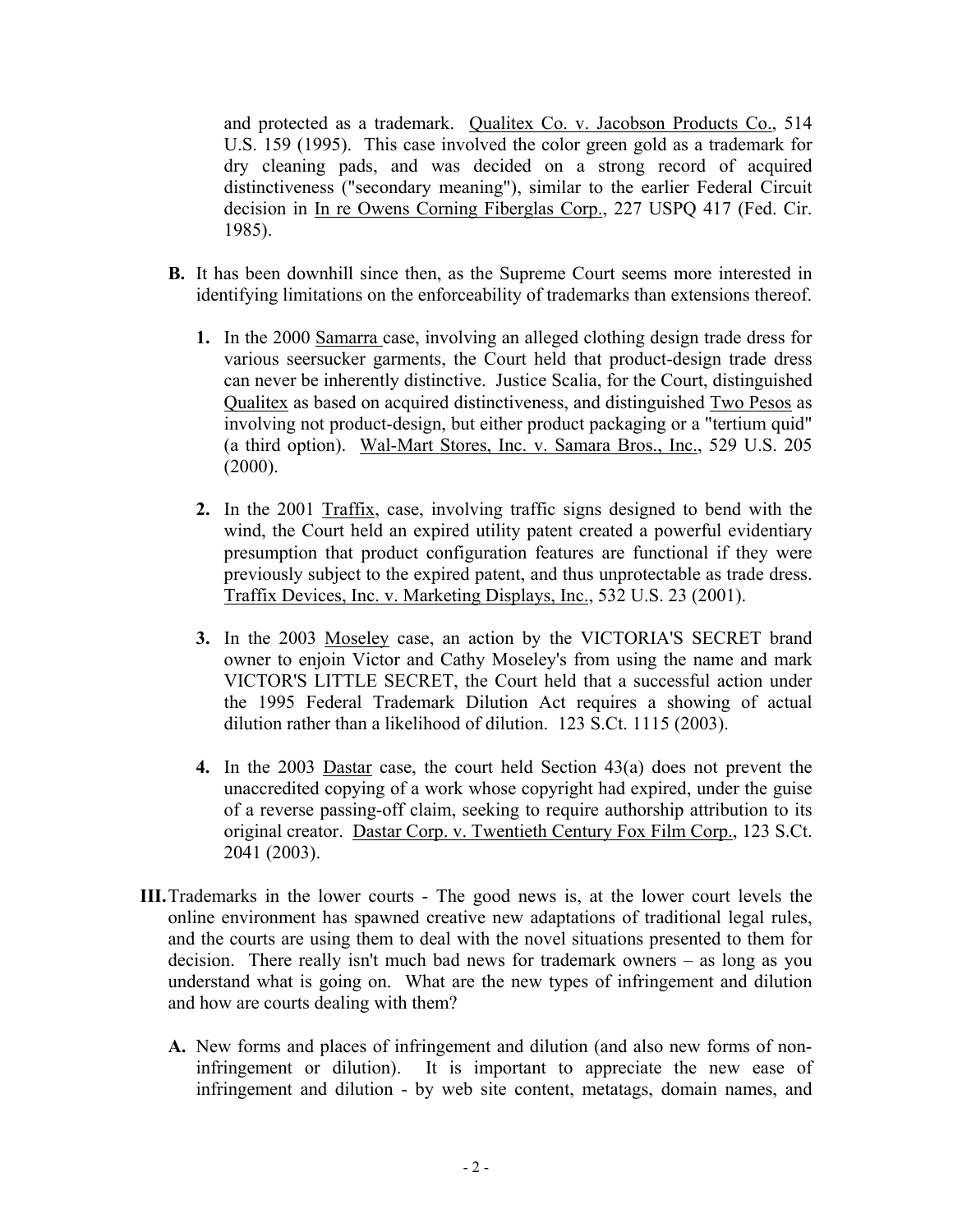undoubtedly by new methods that haven't even gotten onto our radar screens or into our court opinions yet. There are virtually no barriers to entry. The only limit is the imagination of the infringer. Edward S. Rogers, who in 1946 became the primary draftsman of the Lanham Act as chair of an ABA committee, wrote presciently of unfair competition in 1914: "It was necessary, therefore, [for the infringer] in some way to circumvent the law, and the infringer, being as ingenious as he was unscrupulous, set his wits to the accomplishment of this task." EDWARD S. ROGERS, GOOD WILL, TRADE MARKS AND UNFAIR TRADING 126 (1914).

- **1.** Infringement by web site content.
	- **a** In web-based trademark infringement cases, the Ninth Circuit has distilled its traditional eight factor infringement test down into an "Internet Trilogy" of three factors: (1) similarity of the marks, (2) relatedness of the products or services, and (3) the parties' simultaneous use of the web as a marketing channel. If plaintiff cannot meet those three factors right away, the court will not consider the remaining traditional factors. Interstellar Starship Services, Ltd. v. Epix, Inc., 304 F.3d 936 (9th Cir. 2002).
- **2.** Infringement by domain name cybersquatting and typosquatting.
	- **a** It probably costs less to register a domain name than to renew your drivers license, and cybersquatting on your established brands has become commonplace in the online age. Cybersquatting and typosquatting on your marks are such widely known and discussed unfair practices that only brief reference is necessary here.
	- **b** Congress responded by passing the Anti-Cybersquatting Consumer Protection Act (ACPA), 15 U.S.C. § 1125(d), and ICANN (Internet Corporation For Assigned Names and Numbers) reacted by creating its UDRP procedures (Uniform Dispute Resolution Procedures).
	- **c** Although not universal in scope, these laws and procedures tend to transcend many national boundaries, which is good news for American brand owners. The ACPA expands beyond in personam jurisdiction to incorporate in rem jurisdiction, and the ICANN UDRP procedures adopt a contract model to which registrars must adhere in order to be accredited.
	- **d** Both use a bad faith test for actionable misconduct that is a defined term of art, and differs significantly from the traditional trademark infringement criteria and the concept of bad faith used therein. When used in appropriate cases, ACPA and the ICANN UDRP actions can be very effective and cost-efficient elements of a trademark policing program.
- **3.** Infringement by metatags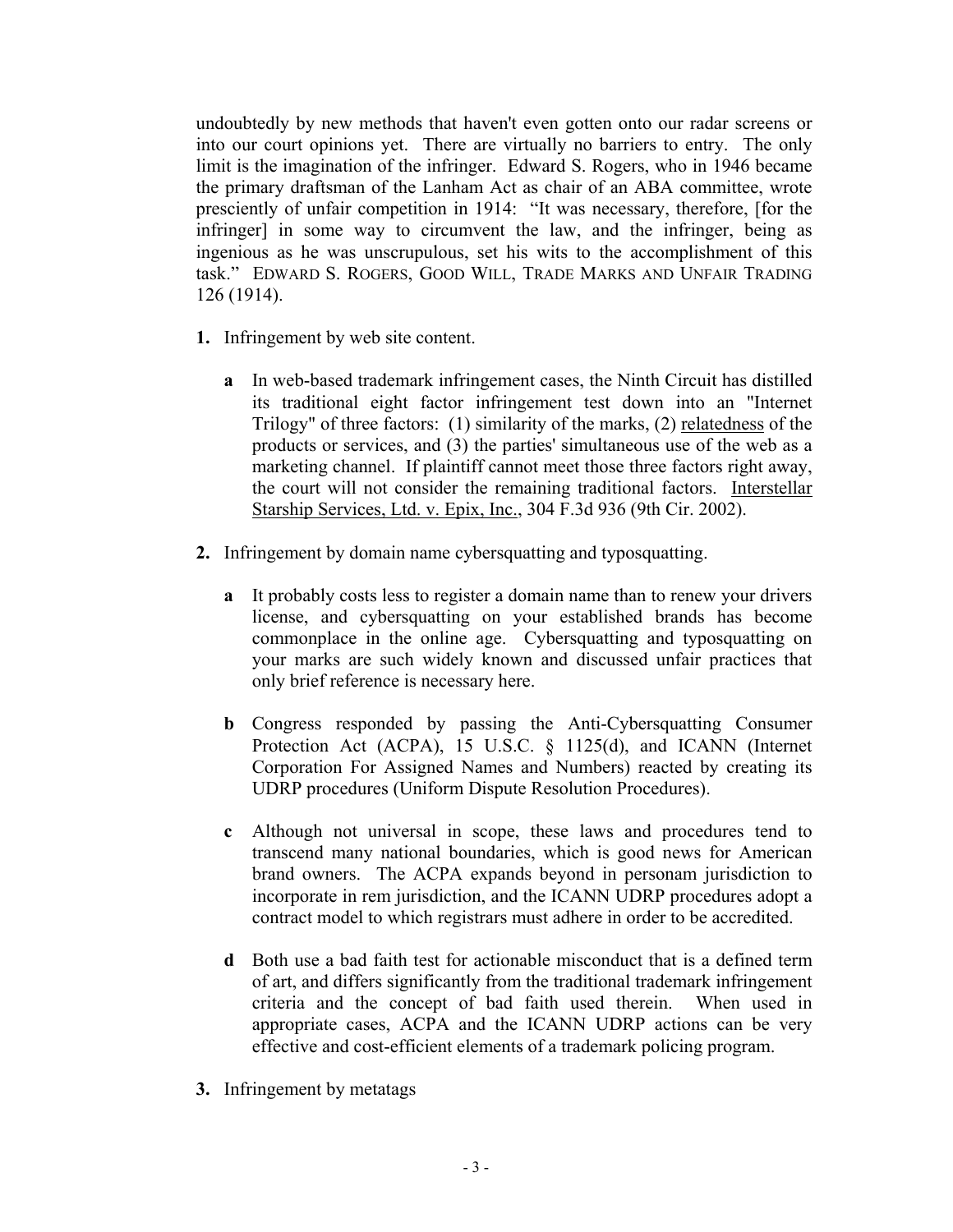- **a** Metatags are data entered into the metacode underlying web site pages. They are not visible when web pages are viewed normally, but operate as "hooks" when search engines are grabbing responsive web sites. Unauthorized placements of brand owners' trademarks have already created a substantial body of new unfair competition case law.
- **b** The key case here in the Seventh Circuit is Promatek Industries, Inc. v. Equitrac Corp., 300 F.3d 808 (7th Cir. 2002). A service provider used the OEM's trademark in its metatags but deleted them by the time the case went to decision. The parties still differed over the scope of the injuntion and Judge Posner, amending the court's original opinion, held that the law does not prohibit one's trademark from EVER appearing in another's metatag, but they may do so only when a legitimate use of the trademark is being made.
- **4.** Infringement by creating initial interest confusion
	- **a** This is another technique, usually using either domain names and/or metatags, that has been adapted to the online marketing environment by infringers, and correspondingly a traditional legal doctrine that has been adapted to the practice by the courts.
	- **b** It is not really such a revolutionary new practice and legal theory as many may think. It is rooted in old-fashioned "bait and switch" sharp practices, and simply adapted to the online age.
	- **c** The seminal case was Brookfield Communications, Inc. v. West Coast Entertainment Corp., 174 F.3d 1036 (9th Cir. 1999), where the court enjoined use in metatags of the plaintiff video rental store's trademark MOVIEBUFF. The court likened this to posting a sign in front of your store with another store's name on it. Customers who entered under mistaken premises would quickly realize their mistake, but were likely to hang around for a while and buy something. Many courts now consider initial interest confusion as a pertinent theory in online infringement cases, particularly in view of the fact that the consumer typically learns quickly that he or she is not on the initially-sought web site.
- **5.** But along with new forms of infringement, new forms of non-actionable uses are also mushrooming– nominative fair use, fan sites and gripe sites, just to name a few You have to be very careful before initiating legal action against the owners of such sites, and critically evaluate whether they are causing you injury as a result of source confusion or otherwise, because you might have an extensive and PR-unfriendly First Amendment battle on your hands that may not really be harming you very much in the first place.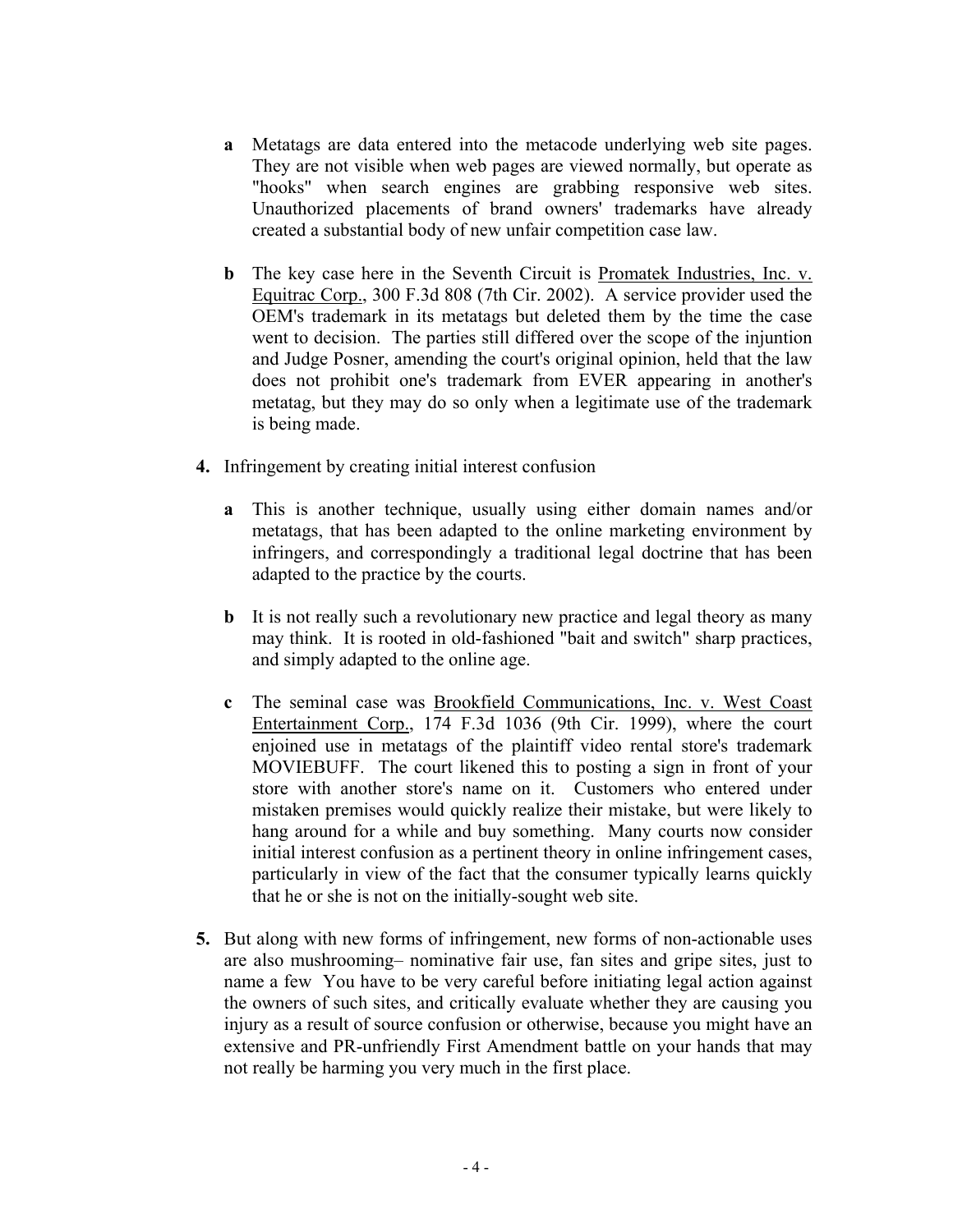- **a** Nominative fair use differs from statutory fair use under the Lanham Act, and is a permitted use of another's trademark merely to name the other party or its products or services. As a legal doctrine it is being applied in cases with increasing frequency. For example, in her long-running litigation with Playboy, Terri Welles, the 1981 Playmate of the Year, was ruled to have made only permissible, nominative fair use of PLAYBOY, PLAYMATE and PLAYMATE OF THE YEAR in the text, metatags and background graphics of her web site. The court found this to be fair use because Ms. Welles: (1) had no effective substitute terminology, (2) did not use the marks excessively or overly prominently, and (3) did not suggest or imply current sponsorship or affiliation. Playboy Enterprises, Inc. v. Welles, 279 F.3d 796 (9th Cir. 2002).
- **b** Gripe sites have become quite commonplace, with content critical of the trademark owner or its products or services or business philosophy. Typeically these sites are displayed at URLS built upon the trademark owner's name or mark, e.g., iposucks.com. (not a real site). It may not be effective to challenge these names or the content of such sites because of the likelihood of strong First Amendment arguments in defense. Taubman Co. v. Webfeats, 319 F.3d 770 ( $6<sup>th</sup>$  Cir. 2003), the court held that a gripe site without any commercial links is not actionable under the Lanham Act.
- **c** Fan sites and their ilk also have become commonplace, typically friendly sites with content praising the trademark owner or its products or services. The ICACNN UDRP cases over fan sites have gone both ways, depending on the facts. See Kevin Spacey v. Alberta Hot Rods, NAF FA0205000114437 (decision against respondent using fan site with commercial link); Estate of Tupac Shakur v. R.JU. Barranco (tupac.com) http://www.disputes.org/eresolution/decisions/0348.htm, ) (finding fan site did not violate ICANN UDRP, but not deciding if such use might violate trademark laws); Bruce Springsteen v. Burgar, D2000-1532, http://arbiter.wipo.int/domains/decisions/html/2000/d2000-1532.html (finding in favor of operator of fan site); and Edward Van Halen v. Deborah Morgan, D2000-1313 (2000)(edwardvanhalen.com), http://arbiter.wipo.int/domains/decisions/html/2000/d2000-1313.html, (registration of domain name for use as legitimate fan site not bad faith use under ICANN UDRP).
- **6.** Infringements near and afar Sue and be sued in more and more places.
	- **a** Personal jurisdiction over legal actions complaining of online activities has become possible in places previously unexpected, turning into a civil procedure professor's dream. This has obvious implications for trademark owners promoting and selling under their brands internationally in today's global online marketplace.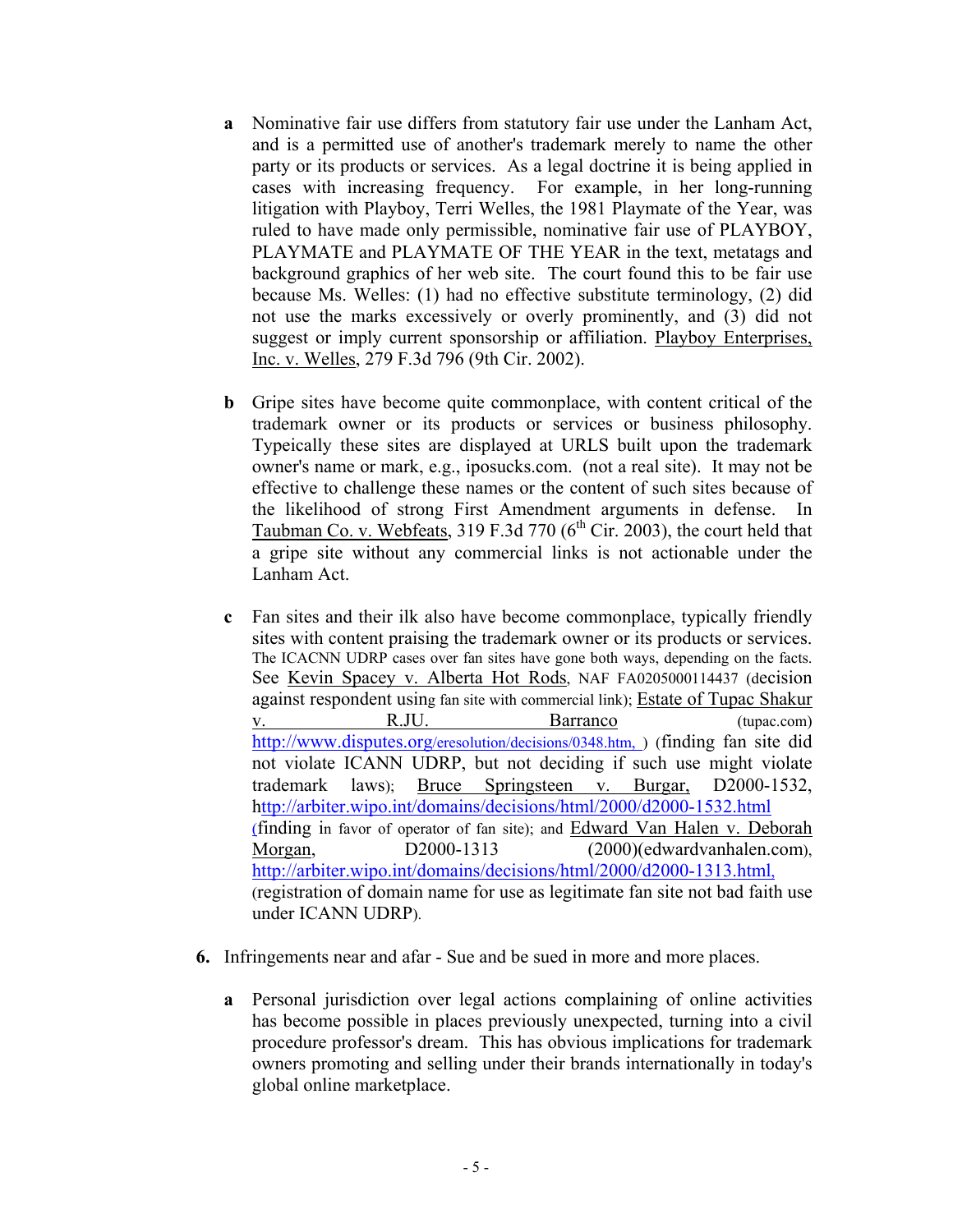- **b** Dow Jones was sued for libel in Victoria, Australia, for criticizing an Australian national in online articles, published in its web-based Barrons' Online publication. The Australian High Court ruled the case was validly lodged there despite the absence of any Dow Jones presence in that country. Dow Jones & Co., Inc. v. Gutnick,  $[2002]$  HCA 56 (10) December, 2002).
- **c** Yahoo.com's litigation with the French government over the French legal prohibition against selling Nazi World War II memorabilia is widely known, and we may see, before too long, some litigation over France's new prohibition of using the English language term "email" rather than the preferred French language term "courriel." See the press report at http://news.findlaw.com/ap/i/1103/7-18-2003/20030718081503\_23.html.
- **d** For an analysis of the U.S. case law and an argument that the tide is turning from the more open-ended rule of Zippo Mfg. Co. v. Zippo Dot Com, Inc., 952 F. Supp. 1119, 1124 (W.D. Pa. 1997) to a more restrictive focus on intentional interaction with the forum jurisdiction, see Widmaier, Jurisdiction and the Internet; The Constitutionality of In Rem Jurisdiction and the Decline of Zippo, 21 ABA IPL Section Newsletter, No. 3 at p. 7 (Spring, 2003).
- **e** This makes foreign protection of your most important brands through trademark registration and enforcement more important than ever. Foreign trademark registration may become somewhat less costly when the Madrid Protocol comes into effect in the U.S. on November 2, 2003. With a solid international trademark registration portfolio, you will be properly positioned to take effective legal action – and defend yourself – in online trademark disputes originating in foreign countries.
- **B.** All these infringements and dilutements are particularly important to you, the trademark owners, because of the destructive effect that unauthorized third party uses of your name can have on the enforceable scope and very existence of your trademark rights. In Bliss Salon Day Spa v. Bliss World LLC, 268 F.3d 494 (7th Cir. 2001), the plaintiff Biliss Salon was a small day spa in Wilmette, Illinois, that had used the BLISS mark for many years. Defendant Bliss World was a chain that had subsequently registered BLISS for spas, beauty parlors, beauty products, a catalog and a web site. However, plaintiff's motion for a preliminary injunction within 100 miles of Wilmette was denied largely because the court found there were so many other BLISS marks, they were a "glut on the market."
- **C.** In the worst case, your trademark could become a generic term, losing all legal protectability, if it becomes the common descriptive name for a type of product or service. In Nartron Corp. v. STMicroelectronics, Inc., 305 F.3d 397 (6th Cir. 2002), plaintiff sued on for infringement of its registered mark SMART POWER for electrical power circuits. Defendant produced evidence that "smart power"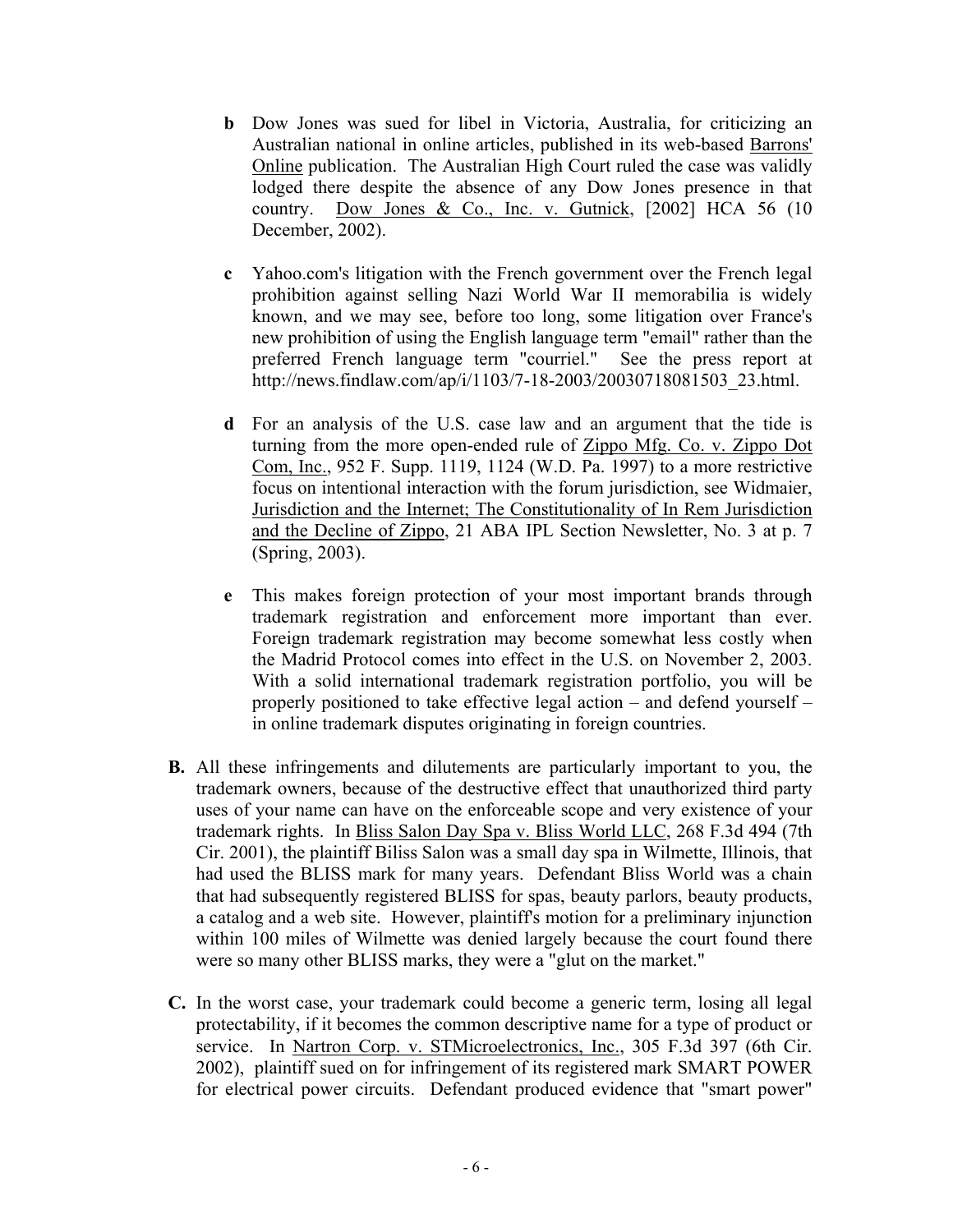was generally used in the trade and in the press to indicate integrated circuits including logic processes, and a 150 page chronology showing use of the mark in the trade, press, and federal trademark registrations. Plaintiff offered no evidence of policing its mark against misuse. The court denied relief on the ground that plaintiff's mark had become generic.

- **D.** Information overload. How do you police it all?
	- **1.** A new generation of searching and watching service data vendors provide comprehensive lists of infringements, dilutements, and other misuses of your marks. You can get this information, but should you?
	- **2.** Argument pro it's still out there even if you don't get it, and ignoring it does not make it disappear
	- **3.** Argument contra why keep your own records that might help defendant prove your mark has lost distinctiveness or has been narrowed by extensive third party usage?
- **E.** The solution is to get a reasonable amount of data but do something effective with it - couple it with a properly constructed enforcement program. You don't want to wind up like the SMART POWER plaintiff with a pattern of non-enforcement and an adversary in court with a lenghty exhibit showing how everybody else in your industry is using your mark either as a generic term or as a formative in their owne tradeamarks or trade names.
	- **1.** The ease with which your brands can be used by others on the Internet gives new importance to policing and enforcing your trademark rights.
	- **2.** The basic solution is a smart and multi-faceted brand policing and enforcement program, combining methodical vigilance with objection letters, UDRP proceedings, trademark oppositions and civil actions for infringement; friendly correspondence with the owners of friendly though unaffiliated web sites, reaching licensing solutions or cooperative placements of trademark attribution notices as may be appropriate under the circiumstances. Such a program can be a very cost-effective element of showing reasonable due diligence
	- **3.** Shallow-roots are another feature of many online infringements & dilutements. This make it is easier to stop a lot of them because they are not as deeply rooted in financial capital and advertising commitment as most infringements used to be in the bricks  $\&$  mortar world. This new ease of encforcement in many cases is the flip side of the new ease of infringement and dilution. It is important to recognize that many – though definitely not all – online users of your brand do not regard themselves as infringers, or even inimical to your branding interests. Utilizing that psychology is important in